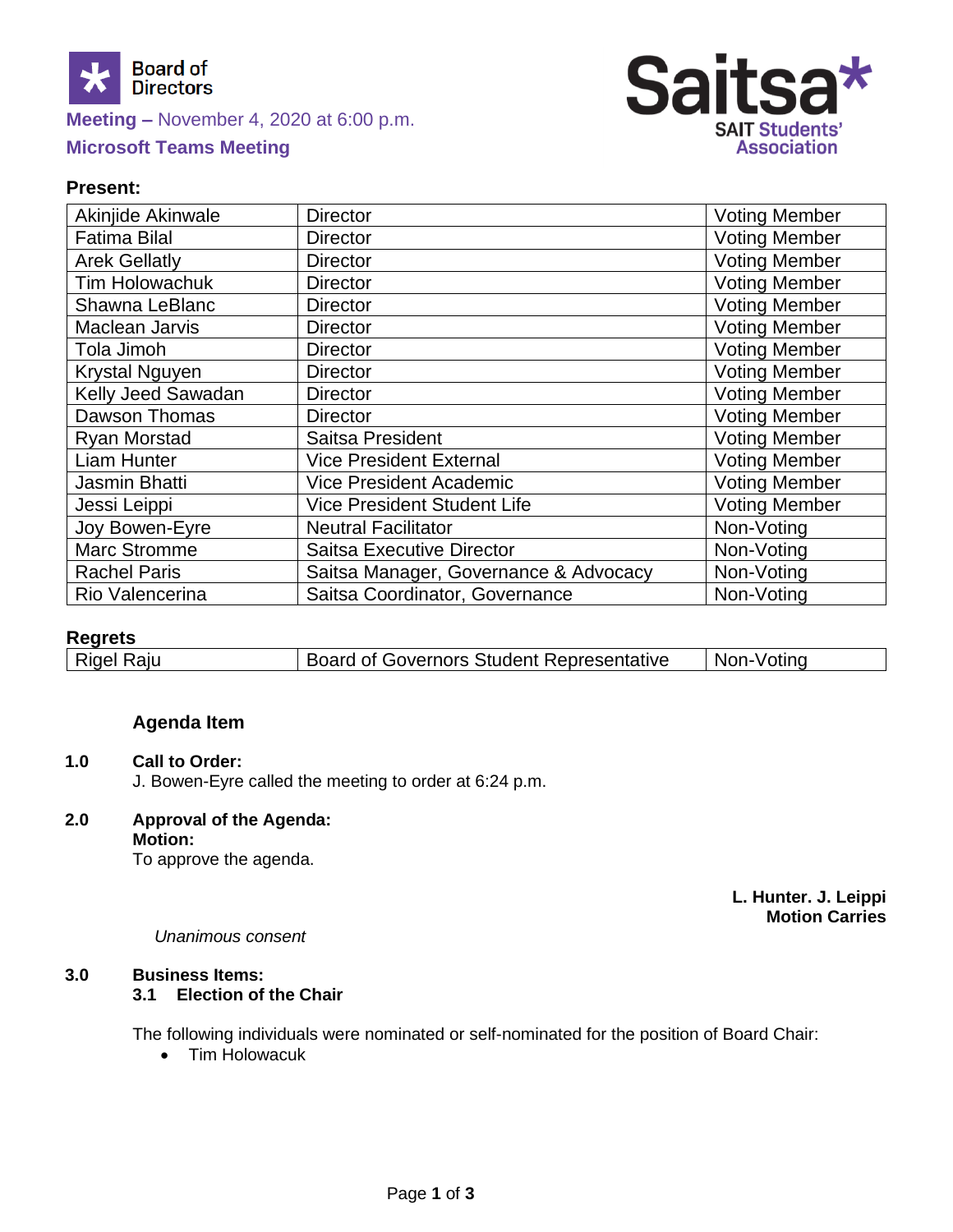

**Meeting –** November 4, 2020 at 6:00 p.m.

## **Microsoft Teams Meeting**

#### **Motion:**

To allow candidates in the 2020-2021 Chair and Vice Chair selection process to be permitted to vote.

**L. Hunter/K.J. Sawadan 13-0-0 Motion Carries**

#### **Motion:**

BE IT RESOLVED that T. Holowachuk be appointed to the position of Chair of the 2020-2021 Board of Directors.

> **K.J. Sawadan/F. Bilal 13-0-1 Motion Carries**

### **3.2 Election of the Vice Chair**

The following individuals were nominated or self-nominated for the position of the Vice-Chair:

- Fatima Bilal
- Arek Gellatly
- Maclean Jarvis
- Shawna LeBlanc
- Kelly Jeed Sawadan
- Dawson Thomas

The nominees for Vice-Chair each gave a 2-minutes presentation to the Board of Directors. Each presentation was followed by a 7-minute question period. Topics covered in the question period included if the nominees feel they can assume the responsibilities of the Chair, how they will manage their relationship with the Executive Council, and their approach for filling vacancies or positions on the Board of Directors.

The nominees were asked to leave the room while the Board discussed the viability of the nominees for the Vice Chair.

Nominees were invited back into the room at 7:54 p.m. R. Paris explained the voting and election process to the Board. Ballots were collected electronically, and preferential voting was used to select the Vice Chair.

#### **Motion:**

BE IT RESOLVED that S. LeBlanc be appointed to the position of Vice Chair of the 2020-2021 Board of Directors.

> **T. Jimoh/L. Hunter 13-0-1 Motion Carries**